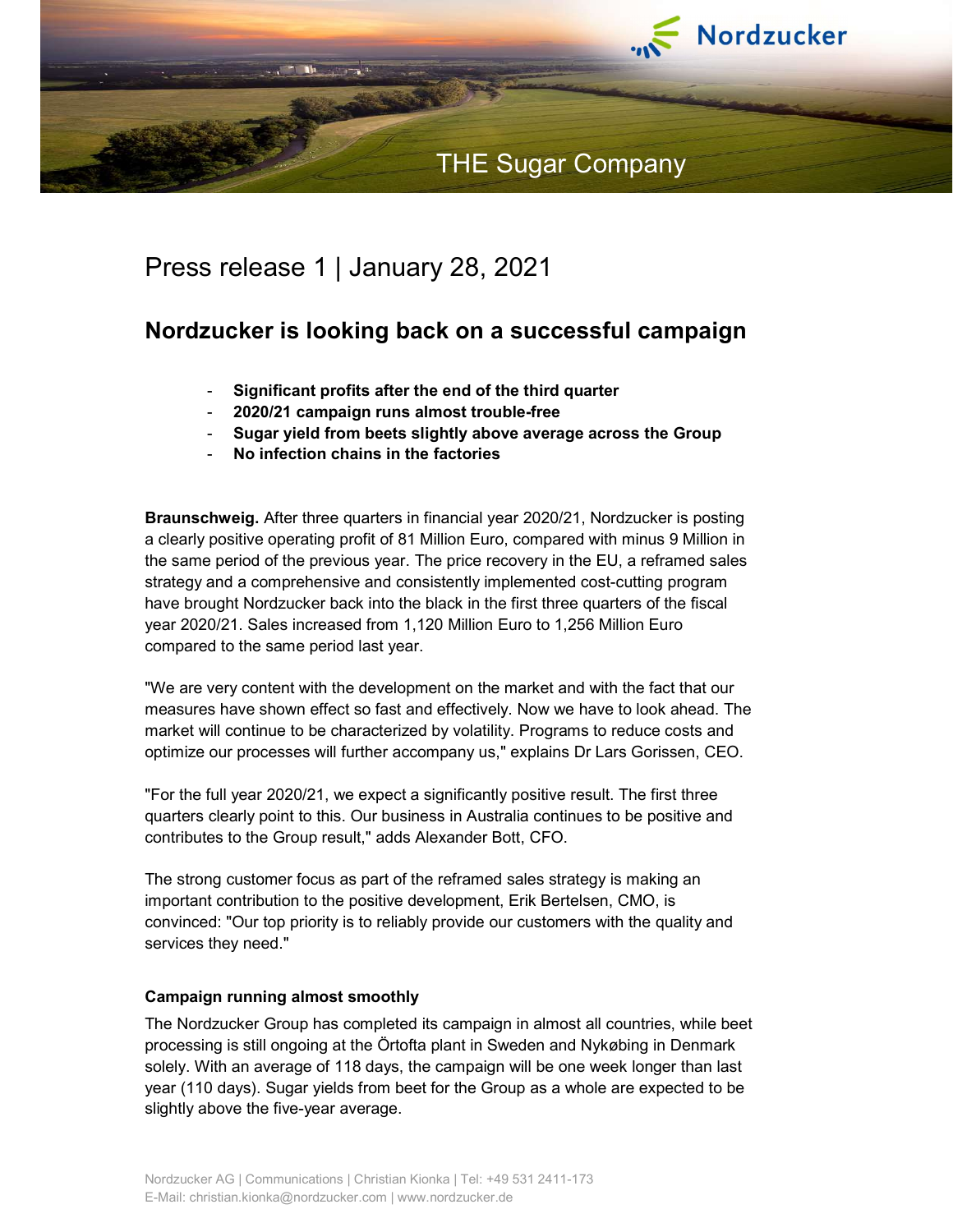Nordzucker expects to process more than 16.6 Million Tonnes of beet at the end of this year's campaign across all 13 European plants (previous year: 15.7 Million Tonnes). This year, organic beet were again processed into organic sugar at our three plants in Schladen, Nykøbing and Kedainiai. The volume had increased once again compared with the previous year.

"The conditions of this campaign during the Corona pandemic deserve special recognition," emphasizes Axel Aumüller, COO: "We are very pleased and grateful that the health protection measures implemented during the campaign have been effective. The responsible behavior of our employees made a significant contribution to the relatively few infections among our staff. Our special thanks go to our colleagues in this respect."

Axel Aumüller further reports on the campaign, that the plants have predominantly run very reliably and almost trouble-free, and that the investments in environmental measures, efficiency and product quality have shown their worth. For the coming years, Aumüller adds, investments in reduced energy use and lower  $CO<sub>2</sub>$  emissions as well as the performance of our plants will be the driving forces.

"In Australia, we have also successfully completed the second "crushing season" under our responsibility," says Aumüller. In around six months, a well over 5.1 Million Tonnes of sugar cane were processed. "We were again able to process the entire cane and did not have to leave any cane unharvested in the fields due to weather conditions," adds Aumüller. Between now and the next crushing season, the planned investments to stabilize processing, increase production efficiency and improve cane logistics will be implemented.

## Slightly above-average harvest despite drought

For the third year in a row, the 2020 cultivation year was characterized by a lack of rainfall for sugar beet in the summer and by the yellowing disease that reappeared in many regions. However, the rainfall at the end of the summer provided a growth impulse and led to a slightly above-average yield of 69.5 Tonnes of beet per Hectare across the Group. With a sugar content of 17.7 per cent, the five-year average was not quite reached.

Dr Lars Gorissen, Chairman of the Executive Board and responsible for Agriculture in the Nordzucker Group, explains: "This year's result shows once again that beet can still increase yields late in the season and makes very effective use of rainfall. Groupwide, we are satisfied with the result as a whole," and emphasizes, "Sugar beet is an important component of agricultural crop rotations. Our Group-wide initiatives to research and test more environmentally friendly cultivation methods using reduced and appropriately dosed fertilizers and crop protection products will make regional sugar from beet even more attractive."